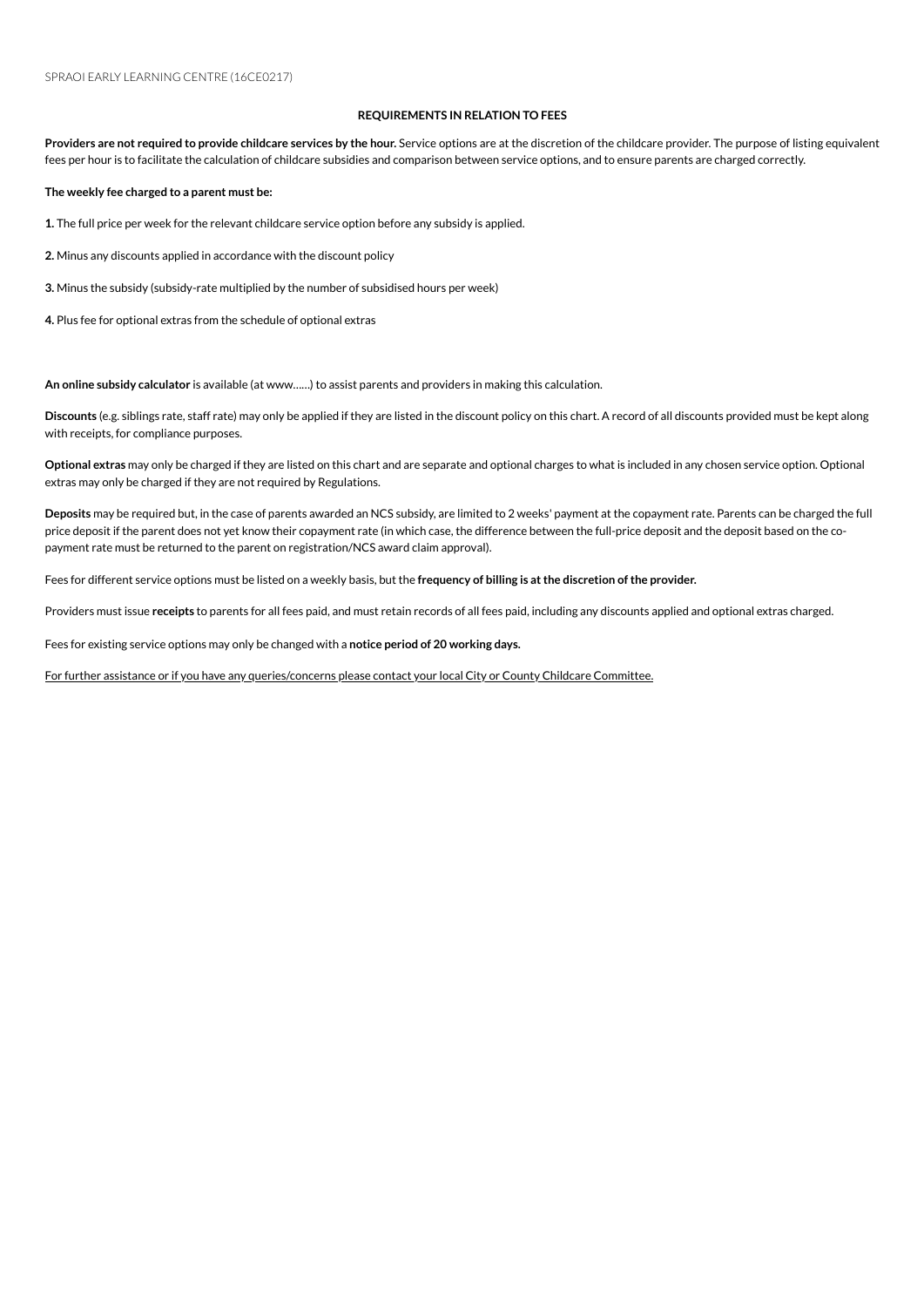| <b>Session Type Name</b>                  | Age<br>Range | <b>ECCE</b><br>Available? | <b>Meals Included</b>                                                                     | <b>Additional Info</b>                                                                 | Days<br>per<br>week | <b>Hours</b><br>per<br>week | <b>Full</b><br>price<br>per<br>week | <b>Effective</b><br>From $\triangle$ |
|-------------------------------------------|--------------|---------------------------|-------------------------------------------------------------------------------------------|----------------------------------------------------------------------------------------|---------------------|-----------------------------|-------------------------------------|--------------------------------------|
| Full Day Care x 5 days                    | $0 - 6$      | Yes                       | Breakfast, dinner and<br>evening tea                                                      | parents provide 2 x light<br>snacks                                                    | 5                   | 50                          | €210.00                             | 04/10/2021                           |
| Full day care x 3 days                    | $0 - 6$      | Yes                       | Breakfast, dinner and<br>evening tea                                                      | Parents provide 2 x light<br>snacks                                                    | 3                   | 30                          | €150.00                             | 04/10/2021                           |
| Full Day Care x 2 days                    | $0 - 6$      | Yes                       | Breakfast, Dinner and<br>evening tea                                                      | Parents provide 2 x light<br>snacks                                                    | $\overline{2}$      | 20                          | €100.00                             | 04/10/2021                           |
| Part Day Care                             | $0 - 6$      | Yes                       | Morning part day care -<br>Breakfast and dinner<br>Evening part day care -<br>evening tea | parents provide 1 x light<br>snack                                                     | 5                   | 25                          | €135.00                             | 04/10/2021                           |
| <b>ECCE</b>                               | $2.5 - 5.5$  | Yes                       | <b>NONE</b>                                                                               | Parents provide light<br>snack                                                         | 5                   | 15                          | €64.50                              | 30/08/2021                           |
| Full Day Care x 5 days                    | $0 - 6$      | Yes                       | Breakfast, dinner and<br>evening tea                                                      | parents provide snacks                                                                 | 5                   | 50                          | €197.50                             | 31/08/2020                           |
| Full day care x 4 days                    | $0 - 6$      | Yes                       | breakfast, dinner and<br>evening tea                                                      | parents provide snacks                                                                 | 4                   | 40                          | €175.00                             | 31/08/2020                           |
| Full day care x 3 days                    | $0 - 6$      | Yes                       | breakfast, dinner and<br>evening tea                                                      | parents provide snacks                                                                 | 3                   | 30                          | €135.00                             | 31/08/2020                           |
| Full day care x 2 days                    | $0 - 6$      | Yes                       | breakfast, dinner and<br>evening tea                                                      | parents provide snacks                                                                 | $\overline{2}$      | 20                          | €90.00                              | 31/08/2020                           |
| ECCE + 1 HOUR                             | $2.5 - 5$    | Yes                       | Dinner                                                                                    | Parents provide snack                                                                  | 5                   | 5                           | €114.50                             | 31/08/2020                           |
| Part Day Care                             | $0 - 6$      | Yes                       | AM-Breakfast and<br>dinner PM- Evening tea                                                | Parents provide own<br>snack                                                           | 5                   | 25                          | €125.00                             | 31/08/2020                           |
| Full Day Care                             | $0 - 5$      | Yes                       | breakfast, dinner, evening<br>tea                                                         | parents provide morning<br>and afternoon snacks                                        | 5                   | 52                          | €185.00                             | 19/08/2019                           |
| Pre-School Plus 1 hour<br>or part thereof | $0 - 5$      | <b>No</b>                 | dinner                                                                                    |                                                                                        | 5                   | 5                           | €35.00                              | 19/08/2019                           |
| Part Day Care                             | $0 - 5$      | Yes                       | Morning-inc. breakfast &<br>dinner Evening- inc.<br>evening tea                           | max 5 hours per day<br>attendance Morning<br>7.30am to 1.30pm<br>Evening 1.30pm to 6pm | 5                   | 25                          | €110.00                             | 19/08/2019                           |
| Sessional Day Care                        | $0 - 5$      | Yes                       | none                                                                                      | parents provide own<br>snack                                                           | 5                   | 15                          | €90.00                              | 19/08/2019                           |